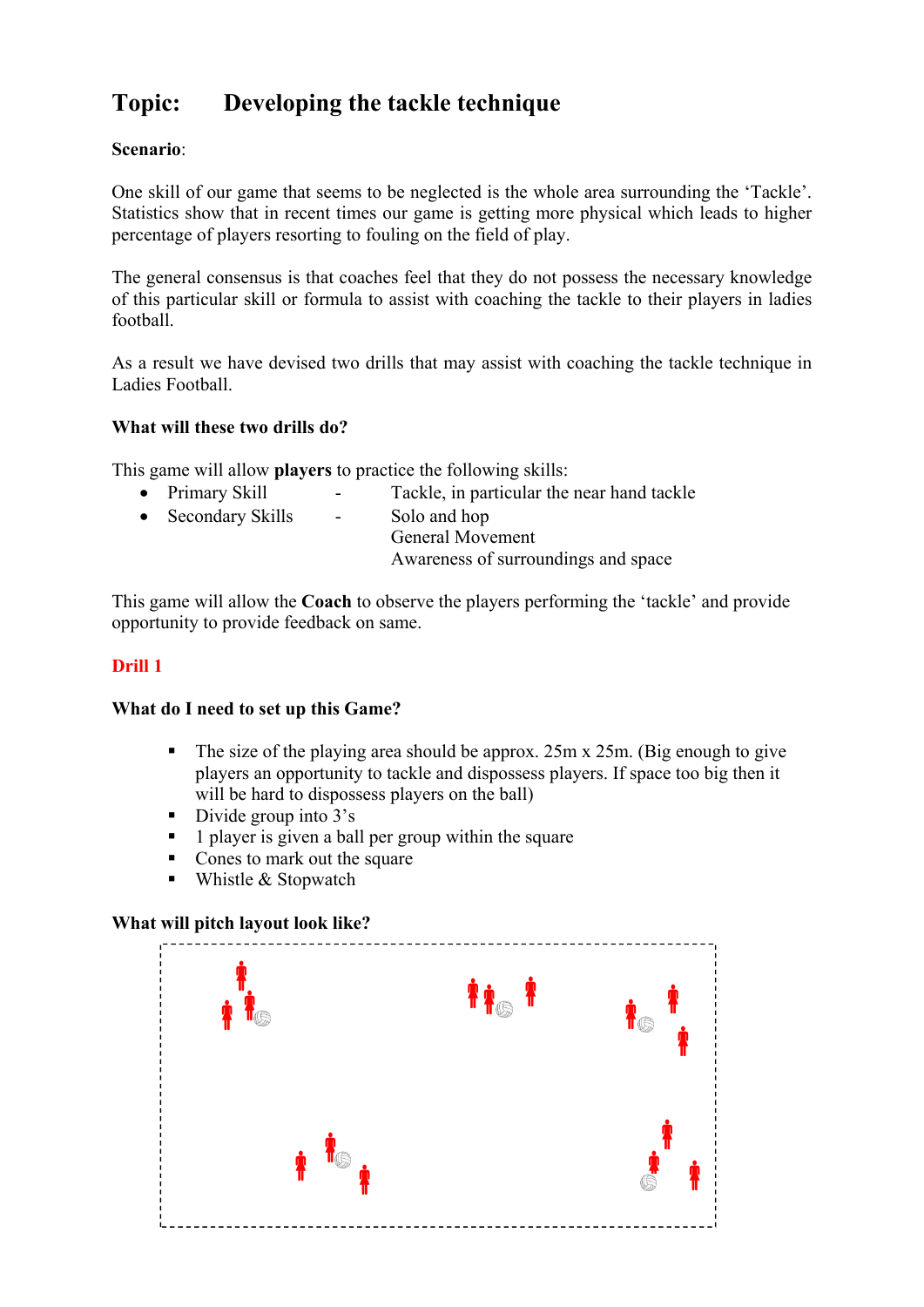#### **How do you play this Game?**

#### **Start of Play:**

- All players enter the grid
- **Player with ball solos and hops around grid with two defenders following her**
- $\blacksquare$  On coaches whistle two players 'tackling' try to dispossess the player on the ball within 30 seconds

#### **Rules of Play:**

- **Players with ball must hop or solo the ball every four steps**
- The players 'tackling' must try and dispossess players with a ball
- When player is disposed, the player regains possession and continues until allocated time is up

## **Drill 2**

#### **What do I need to set up this drill?**

- Two stations where players await turn
- A grid about  $10m \times 10m$  in centre
- $\blacksquare$  1 ball
- Cones to mark out the grid

#### **What will the drill layout look like?**



## **How do you play this Game?**

## **Start of Play:**

- Coach throws up ball between two players
- **Player who wins possession must try get past their marker.**